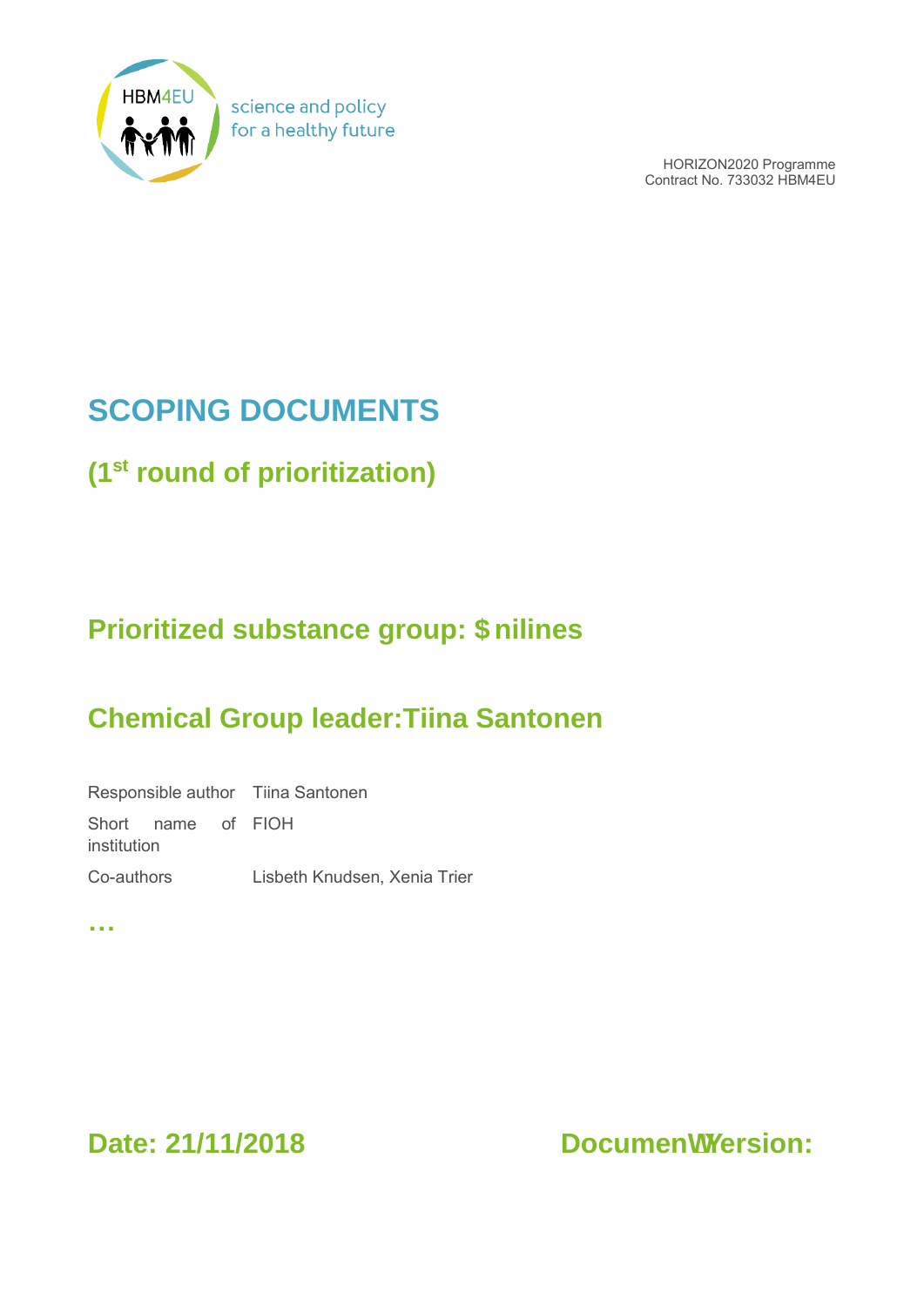### **Table of contents**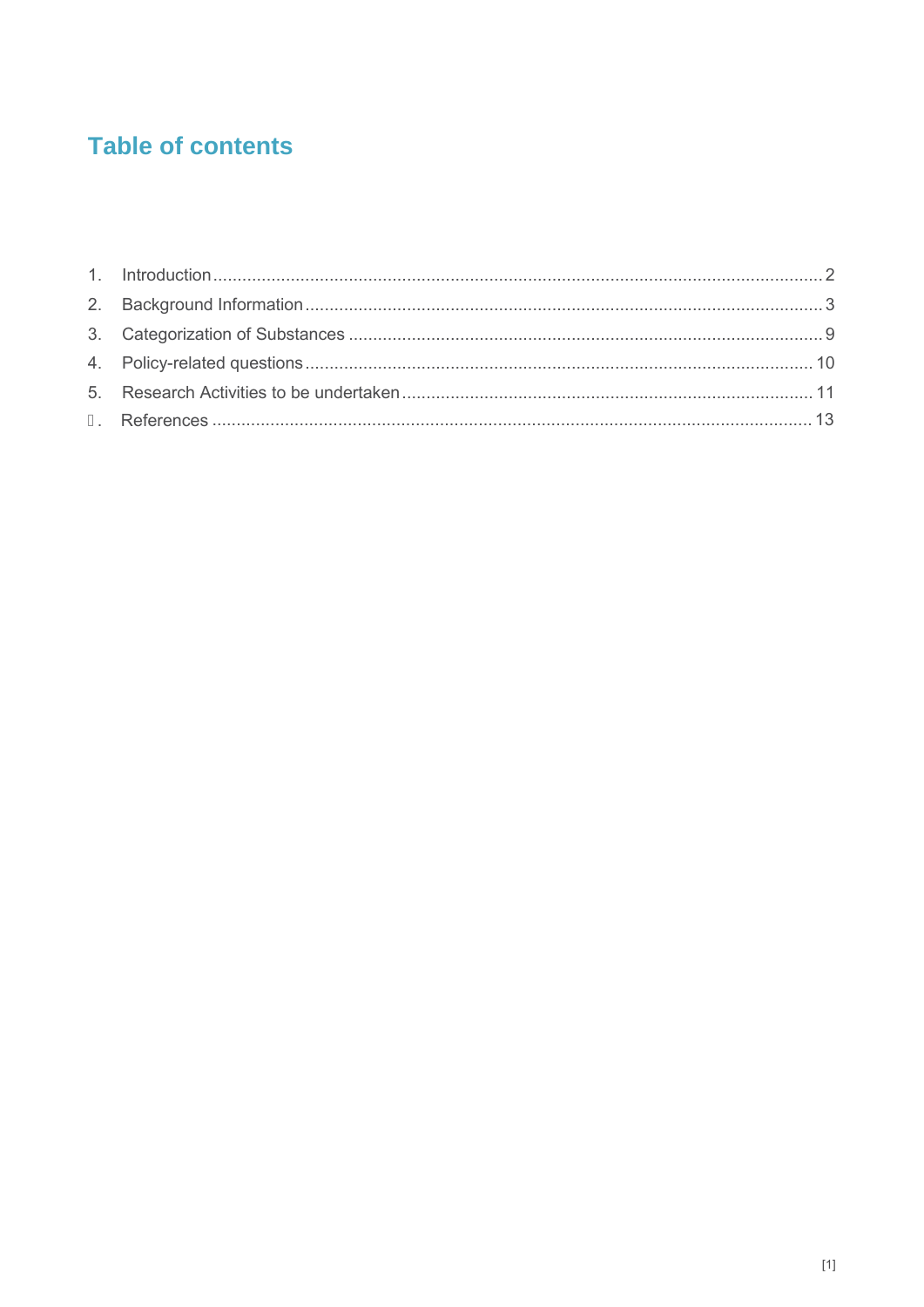### <span id="page-2-0"></span>**1. Introduction**

HBM4EU has established Chemical Working Groups during the proposal phase for the nine prioritized substance groups that HBM4EU will work on in 2017 and 2018. Additional substance groups will be identified by late 2018 through the implementation of a refined prioritization strategy.

For each substance group, scoping documents are produced under Workpackage 4.4 of HBM4EU. The scoping document will contain a review of the available evidence, will list policy-related questions, identify knowledge gaps and propose research activities. Proposed activities will be fed into the framework of work packages and tasks of HBM4EU in a coordinated and harmonized manner, and will constitute the basis for the annual work plans. The scoping documents are the linkage between policy questions and the research to be undertaken (broken down for single substances) in order to answer those questions. This methodology will optimize work on the different substances, avoid redundancies, ensure coordination and facilitate the calculation of budgets for each WP. The scoping documents do not contain a comprehensive literature review per substance group but are intended to provide information for the WP leaders who will draft the Annual Work Plans.

For the selected substance groups the availability of (toxicology or human biomarker) data is variable. A scheme was therefore developed to classify the compounds within each substance group into categories A, B, C, D and E based on the availability of data to answer research questions (see further). In direct response to the key project goal of exploiting HBM data in policy making to positively impact on human health, the research activities for each substance group will generate knowledge on exposure trends and associated health effects. Throughout the course of the project, we will generate knowledge that will shift substances towards to a higher level of knowledge category.

For further information see [www.hbm4eu.eu](http://www.hbm4eu.eu/)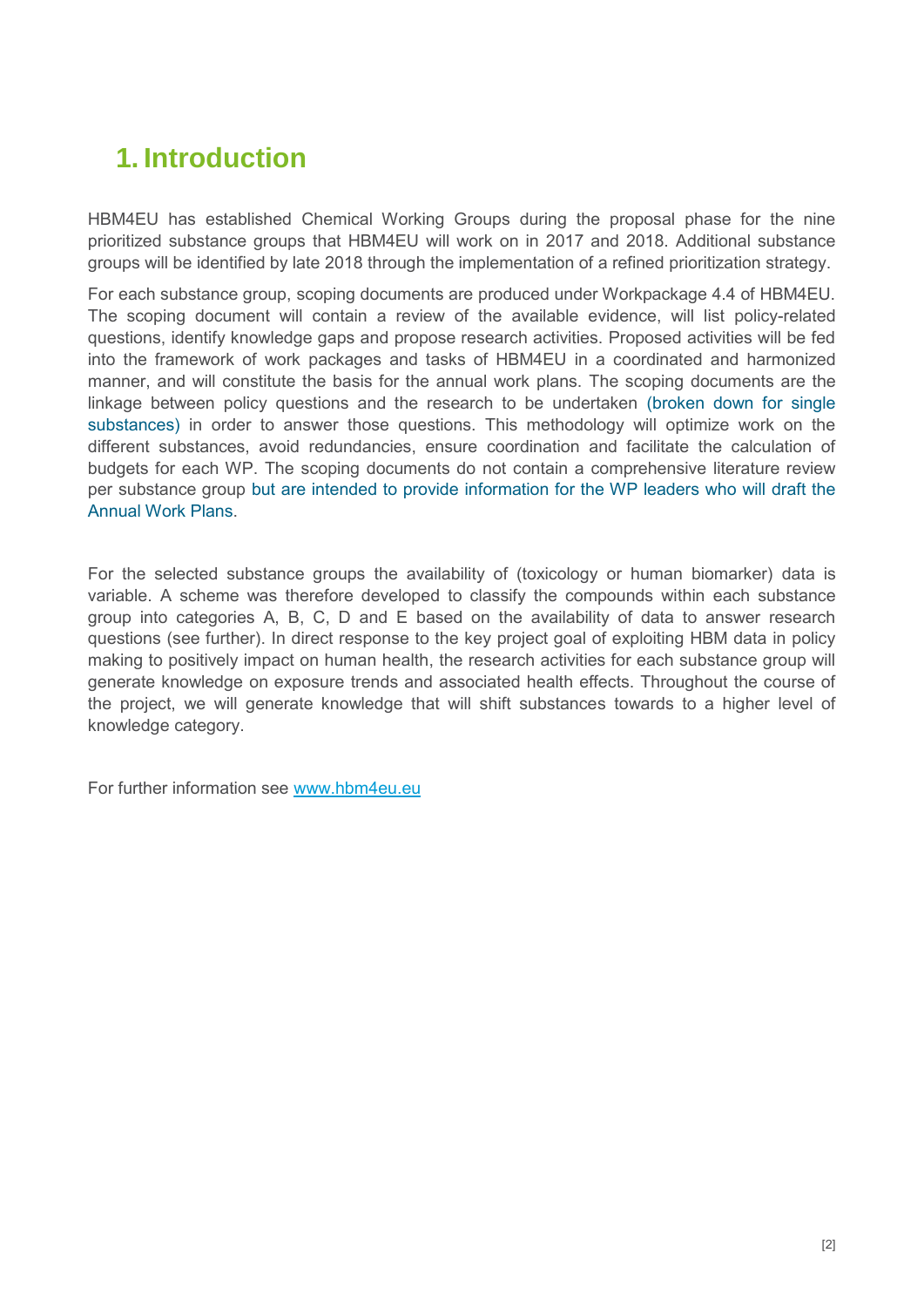### <span id="page-3-0"></span>**2. Background Information**

Aniline is the simplest member of the primary aromatic amines, in which one or more hydrogen atoms of the benzene ring are replaced by amino (-NH2) group. Derivatives of aniline include a wide variety of different substances. Some of these (like benzidine and MOCA) are composed of two combined aromatic rings.



#### *Picture 1: Structure of aniline, the simplest member of the aniline group.*

Many aromatic amines may cause methemoglobinemia in humans. Aniline and many of its derivatives are known or suspected human carcinogens. Several aniline derivatives can also cause skin sensitization. Classical members of this family are bladder carcinogens 2-naphtylamine and benzidine, which use has been restricted in EU and there is therefore no exposure to these compounds. Aniline compounds are also formed as degradation products from e.g. azo-colourants, pharmaceuticals and from aromatic isocyanates used for polyurethane polymers, lacquers, foams and adhesives. Search from European Chemicals Agency (ECHA) website from authorization list, candidate list of substances of very high concern (SVHC) and registration lists with a search term "aniline" results in more than 2000 search results. Several aniline derivatives can be found also from the list of substances restricted under REACH.

When looking at the aniline substances which are produced or imported in EU areas according to ECHA registration database at amounts above 1000 tonnes per year (tpa) and which have significant health hazards (other than only irritation/corrosion) the following substances can be retrieved:

- $\Box$  aniline, CAS: 62-53-3, harmonized classification in EU; H301, H311, H318, H317, H331, H341, H351, H372, H400
- □ o-toluidine, CAS: 95-53-4, harmonized classification in EU; H301, H319, H331, H350, H400
- □ 4,4'-methylenedianiline (4,4'-MDA), CAS: 101-77-9, harmonized classification in EU: H317, H341, H350, H370, H373, H411
- □ 4,4'-methylenebis[2-chloroaniline] (MOCA), CAS: 101-14-4, Harmonized classification in EU: H302, H350, H400, H410
- □ p-toluidine, CAS: 106-49-0, harmonized classification in EU: H301, H311, H319, H317, H331, H351, H400
- □ 1,3-diphenylguanidine, CAS: 102-06-7, harmonized classification in EU; H302, H315, H319, H335, H411, H361f
- □ p-phenylenediamine, CAS: 106-50-3, harmonized classification in EU; H301, H311, H319, H317, H331, H400, H410

Many anilines have been registered for intermediate use only. These include for example 4 aminoazobenzene, 4-methyl-m-phenylenediamine, 6-methoxy-m-toluidine, 5-nitro-o-toluidine, 4,4'-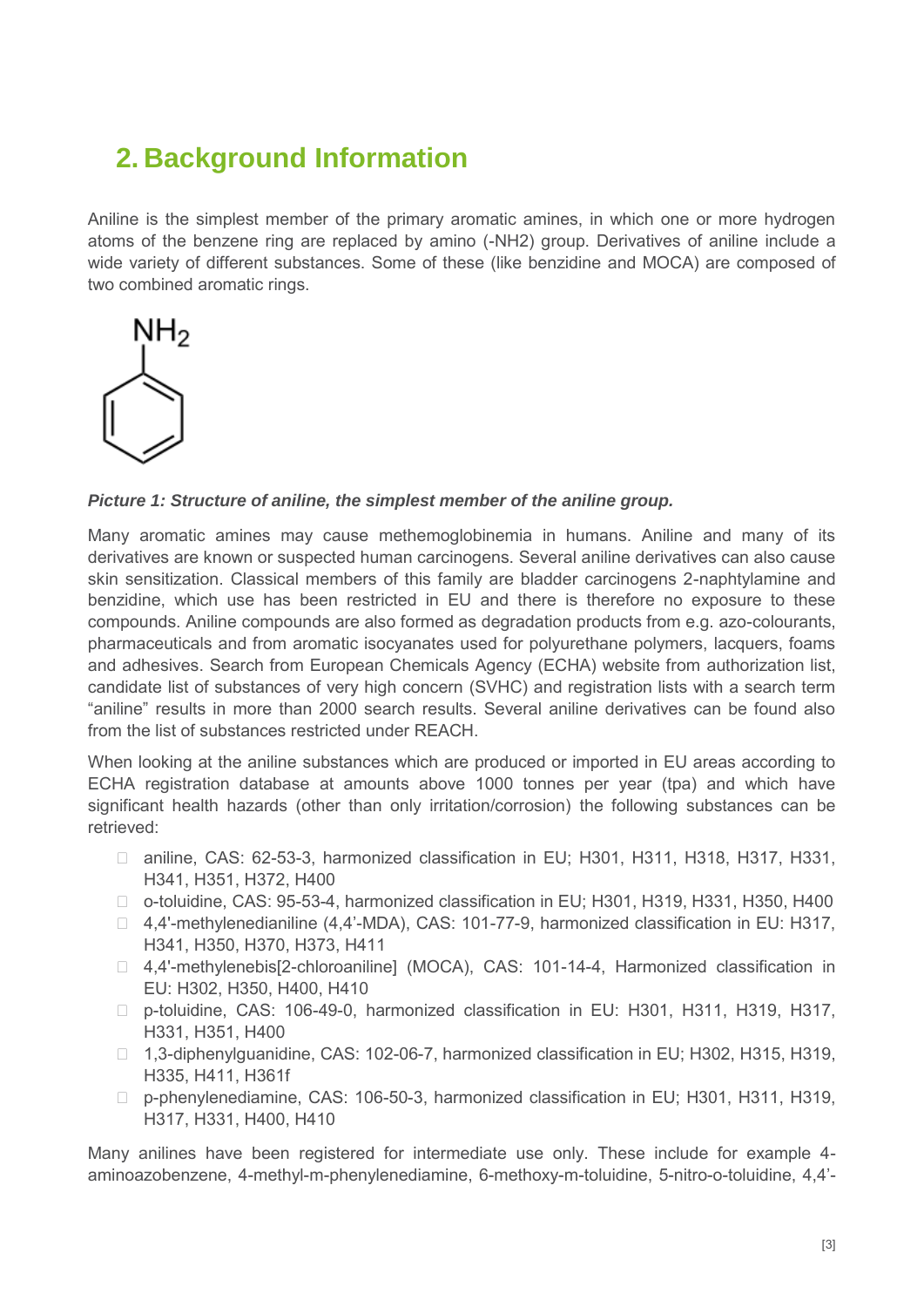methylenedi-o-toluidine. Although also these compounds have serious health hazards, they are not considered further because of the limited exposure due to intermediate use. Below, some anilines are discussed in some detail.

#### **1.1.1. MOCA, MDA and diisocyanates**

4,4-methylenebis(2-chloroaniline) (MOCA) and 4,4-methylenedianiline (MDA) are currently authorized under REACH. Both of these chemicals are genotoxic carcinogens to which a threshold for carcinogenic effects cannot be assigned. Both MOCA and MDA are easily absorbed via the skin. Therefore, biomonitoring is the best method for assessing occupational exposure to them. MDA is also a degradation product and a metabolite of MDI, one of the diisocyanates.

#### *MOCA*

MOCA is mainly used as a curing agent of the polyurethane products. It has a low vapour pressure and it is well absorbed through the skin. Therefore biomonitoring is the best method to assess occupational exposure to it. Exposure to MOCA can be biomonitored by measuring MOCA excreted into the urine (free and conjugated MOCA). These methods are well established and used in occupational surveillance of workers. ECHA has recently made a dose-response analysis for the carcinogenicity of MOCA and calculated cancer risk levels for different urinary MOCA levels measured as total urinary MOCA in the end of the work-shift in the end of the work week (ECHA, 2015a). Also the EU Scientific Committee on occupational exposure limits (SCOEL) has recommended a biological guidance value (BGV) for MOCA (SCOEL, 2013). There is one application for authorization for MOCA (ECHA, 2016a). It covers up to 89 sites in EU using MOCA as a curing agent in polyurethane production. Estimated number of exposed workers in EU is, however, only about 200. Authorization has been applied for 12 years. There is, however, no European Commission (EC) decision nor ECHA's Risk Assessment Committee (RAC) and Socio-Economic Analysis Committee (SEAC) recommendation on the authorization available yet.

The applicant has used biomonitoring data to assess the workers' exposure to MOCA. In addition, there are established methods available and published studies, especially from UK, on the biomonitoring of MOCA. Since there are substitutes for MOCA available for the use in polyurethane production, the use of MOCA may cease within becoming years when companies are able to move to the substitutes.

Therefore, MOCA might not be a very relevant candidate for further studies under HBM4EU although biomonitoring of MOCA would still be needed in EU as long as there are authorized uses in the EU. Furthermore, biomonitoring in workers should reveal a decrease over time (monitoring policy effectiveness). The general population is not exposed to MOCA, and the levels of MOCA and its metabolites in the urine of the general population are below the detection limits.

#### *4,4'-MDA*

Similarly to MOCA, the production and use of 4,4'-MDA is authorized under REACH. Like MOCA, also 4,4'-MDA is well absorbed through the skin and biomonitoring is the best method to assess occupational exposure to it. There are well established methods for the biomonitoring of 4,4'-MDA, which are based on the analysis of total urinary MDA excretion. The risk assessment committee (RAC) of ECHA has derived a dose-response for the carcinogenicity of MDA and calculated cancer risk levels for different urinary 4,4'-MDA levels measured as total urinary 4,4'-MDA in the end of the work-shift in the end of the work week (ECHA, 2015b). There are only two applications for authorization under REACH. They concern 1) the industrial use of an epoxy resin hardener containing technical MDA aimed at immobilizing spent ion exchange resins in a high containment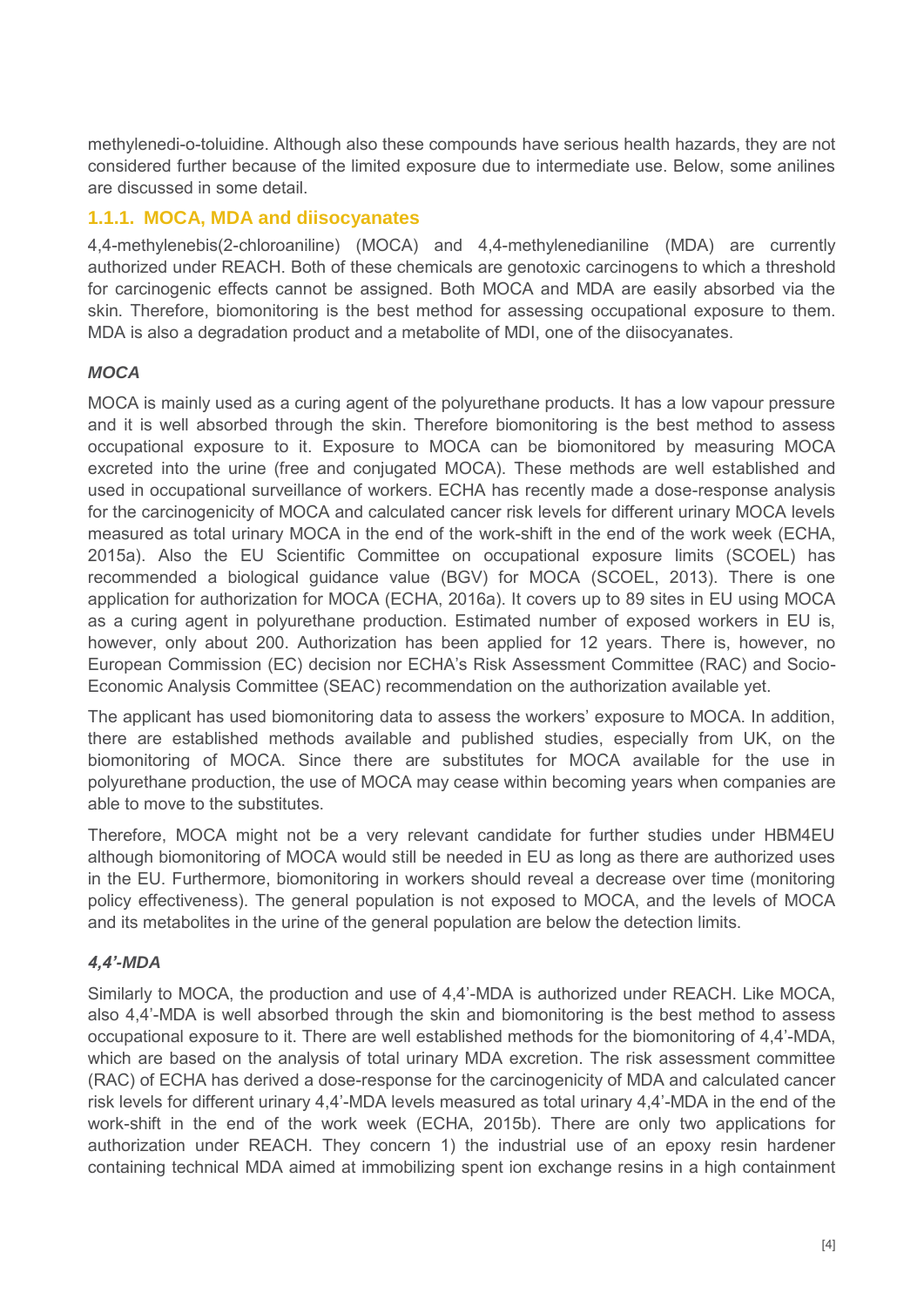matrix and 2) the formulation of MDA mixtures for this use. For these uses, there are RAC and SEAC opinions available and a 12 years review period has been proposed for these uses (ECHA, 2017ab). Total number of exposed workers in these uses is 56. The applicant of the authorization provided biomonitoring datasets on the exposure of workers in these uses, and these data were used by RAC in the assessment of excess cancer risk to workers. Due to the limited use (other than intermediate use) and limited number of workers exposed to MDA, occupational exposure to 4,4'-MDA in its industrial use is not a good candidate for further work under HBM4EU.

#### *Diisocyanates*

MDA is one of the degradation products and main metabolites of methylene diphenyldiisocyanate (MDI, CAS 101-68-8). Measurement of urinary MDA can be also used to measure the occupational exposure to MDI. Similarly, toluene diamine (2,4-TDA or 2,6-TDA) can be used as a marker for exposure to toluene diisocyanate (TDI, CAS 584-84-9 for 2,4-TDI and 91-08-7 for 2,6-TDI). These diisocyanates are widely used in different applications (e.g. foams, sealants, coatings) throughout the EU, total volume in commerce is 2.5 million tpa (ECHA, 2016b). These diisocyanates (together with non-aromatic hexamethylene diisocyanate, HDI) are important occupational respiratory sensitizers; they are causing several thousand new cases of respiratory allergies (mainly asthma) annually in Europe. 4,4'-MDA (and isomers) is also the major cause of non-compliance of black nylon kitchen utensils imported from China, and the continuous EC testing requirement under the food contact materials legislation EC 10/2011. The source is likely from recycled polyamide (nylon), and from polyamide containing isocyanate lacquers used to coat the glass fibre reinforcement in the utensils. Aromatic isocyanates are also used in adhesives for laminated flexible plastic food packaging. (Mortensen et al. 2005, Trier et al. 2011). Aromatic Polyurethane polymers are also used in medicinal utensils, e.g. for stomi-bags, as nets operated into patients, in blood bags and tubings, as breast implants from where metabolites have been released and measured in the patients' blood causing sensitisation.

The use of the diisocyanates MDI, TDI and HDI has been recently proposed to be restricted in EU unless specific conditions for workers training and risk management measures apply. The aim of the restriction is not, however, to ban the use of diisocyanates but rather to improve the control of diisocyanate use by obligatory training for good working practices and risk management. Diisocyanate sensitization can occur at very low exposure levels, and sensitive methods to assess exposure e.g. by measurement of diamine levels in urine are still needed in the future. There may be a need to study the possibility to improve the sensitivity of the current diisocyanate monitoring methods, and the effectiveness of the possible restriction on the occupational exposure to diisocyanates. Especially exposure to diisocyanates at small and medium sized enterprises is a concern.

There is also a need to better understand the exposure routes of isocyanates, e.g. via air, direct skin contact, or via ingestion of aerosols in order to target risk management measures correctly. In addition, sensitive biomonitoring methods, together with air and skin monitoring methods, are needed for the assessment of the effectiveness of the personal protective equipment.

#### **1.1.2. Aniline and paracetamol**

Aniline has been assessed under the existing chemicals regulation in EU (ESR, the pre-REACH EU-wide chemicals legislation). It is currently classified as a suspected carcinogen (carc cat 2) under the Classification, Labelling and Packaging Regulation (CLP) in the EU. In addition to the concerns related to the genotoxicity and carcinogenicity, it can cause methemoglobinemia and haemolytic anaemia after long term exposure. Major use of aniline is as an intermediate in the production of different chemicals, including rubber chemicals, dyes, some pesticides, drugs and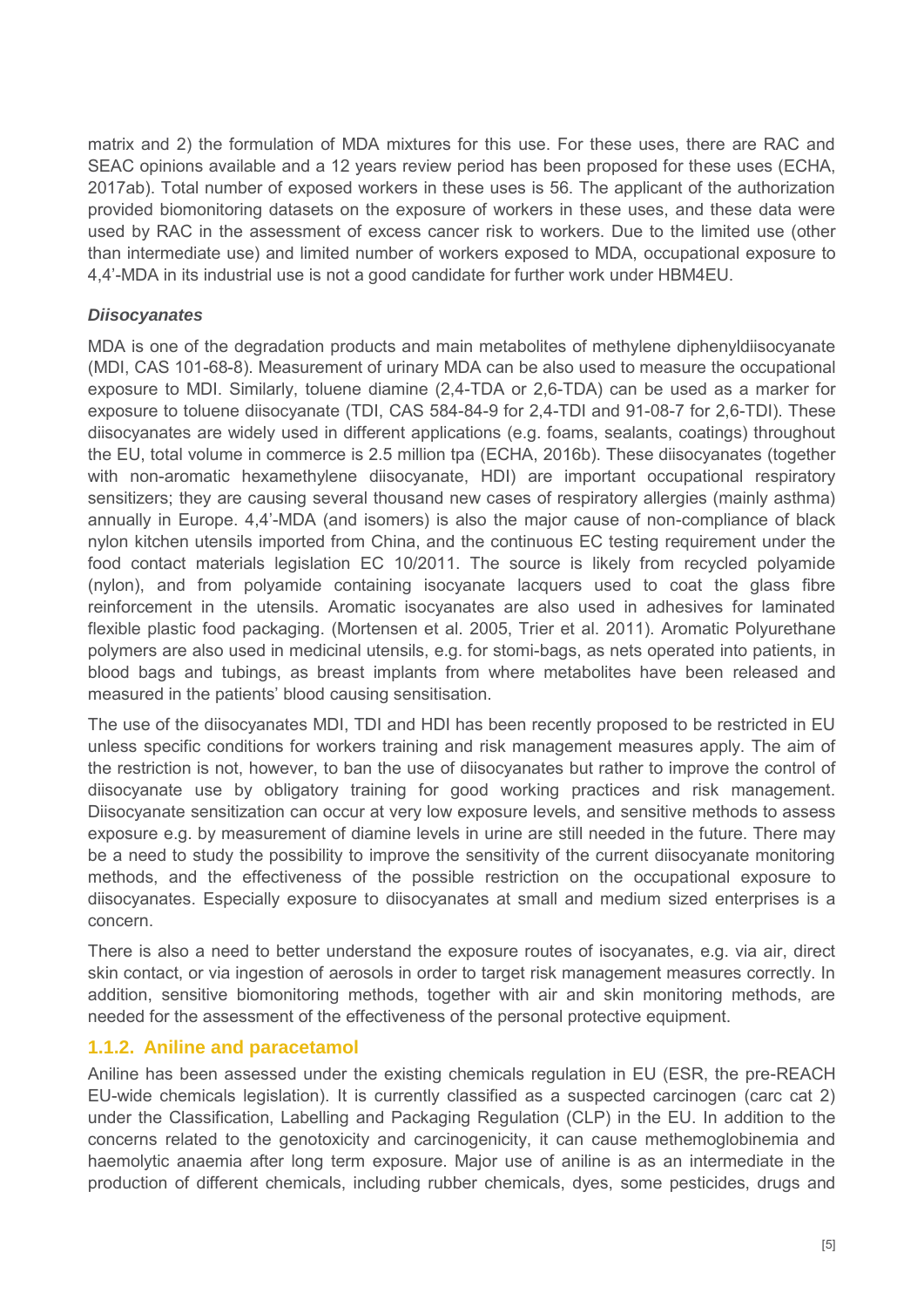polyurethane based polymers. It is also used in pH regulators and water treatment products and may also be formed in the thermal degradation of MDI-based polyurethane and reactions in rubber industry. Smoking is also a source of exposure to aniline. The EU risk assessment report from 2008 (based on the ESR) concludes that there is a need to limit the risk especially for workers but also for the general population near the point sources and consumers due to residues in different products. The main cause of concern is its carcinogenicity and genotoxicity (http://echa.europa.eu/documents/10162/d537626b-e5b6-43e9-a7d2-582468edcc24). Toxicity of aniline has been recently assessed also by SCOEL. There are validated biomonitoring methods available for aniline, and e.g. SCOEL has recommended a biological limit value based on the measurement of p-aminophenol in urine (SCOEL, 2016). It is also possible to measure aniline itself from the urine or haemoglobin adducts from blood samples. There are some biomonitoring data available both of the general population and workers exposed to aniline. Aniline has not been currently listed as SVHC substance, nor is it subject of any restrictions under REACH. However, it is listed in the PACT-RMOA list under REACH, which includes substances for which a risk management option analysis (RMOA) or an informal hazard assessment for PBT/vPvB (persistent, bioaccumulative and toxic/very persistent and very bioaccumulative) properties or endocrine disruptor properties is either under development or has been completed since the implementation of the SVHC Roadmap commenced in February 2013. RMOA for aniline was completed in December 2015 and concluded that no action is needed at this time. However, it was noted that the recent exposure data was limited for both workers and for consumers (RIVM, 2015). Further regulatory actions on the aniline could benefit of additional data on both occupational and general population exposure to aniline. A metabolite of aniline, N-acetyl-4-aminophenol, is a commonly used drug, paracetamol, which can cause severe liver toxicity if used at high amounts. Ubiquitous exposure to paracetamol among general population have been demonstrated by Holger Koch's group (Modick et al 2014) who also detected measurable paracetamol levels in the Danish Democophes samples from 2011 (Nielsen et al 2015). The studies from Denmark related selfreported paracetamol intake of the mothers and her reporting of child intake to the biomonitoring of paracetamol among general population, including children and found no clear associations indicating an unknown source (Jensen et al.2014, Nielsen et al 2015, Graungård et al 2016).

o-Toluidine is classified as carcinogenic, cat 1B (May cause cancer; H350). It is manufactured and/or imported in the European Economic Area in 10 000 - 100 000 tpa. SCOEL has recently published a recommendation on o-toluidine, which includes also a recommendation for a biological guidance value (SCOEL, 2016). Although there are published methods for the biomonitoring of otoluidine, limited biomonitoring data is available. The main uses of o-toluidine include its use as a curing agent in epoxy resins and an intermediate in producing azo dyes and pigments, acid-fast dyestuffs, triarylmethane dyes, sulphur dyes, indigo compounds, photographic dyes and synthetic rubber and rubber vulcanising chemicals. The largest use is, however, as an intermediate in the manufacture of herbicides. Earlier it was used in dyes and pigments. o-Toluidine is banned from cosmetics by the EU Cosmetics Regulation, also the use of azo dyes that release o-toluidine during degradation is not permitted for textiles and other consumer articles in the EU. Still, there are recent reports describing hairdressers exposure to it via the hair waiving products (Johansson et al., 2015). Cherry et al (2011) has estimated that the number of o-toluidine exposed workers in EU is about 5500, mainly in the manufacture of other chemicals.

Taking into account that exposure may still occur via hair waiving products, the actual number may be higher. Also general population is exposed to background levels of o-toluidine.

p-Toluidine (4-aminotoluene) is manufactured and/or imported in the European Economic Area (1 000 - 10 000 tpa). It is classified as suspected carcinogen (H351). Its main use is in the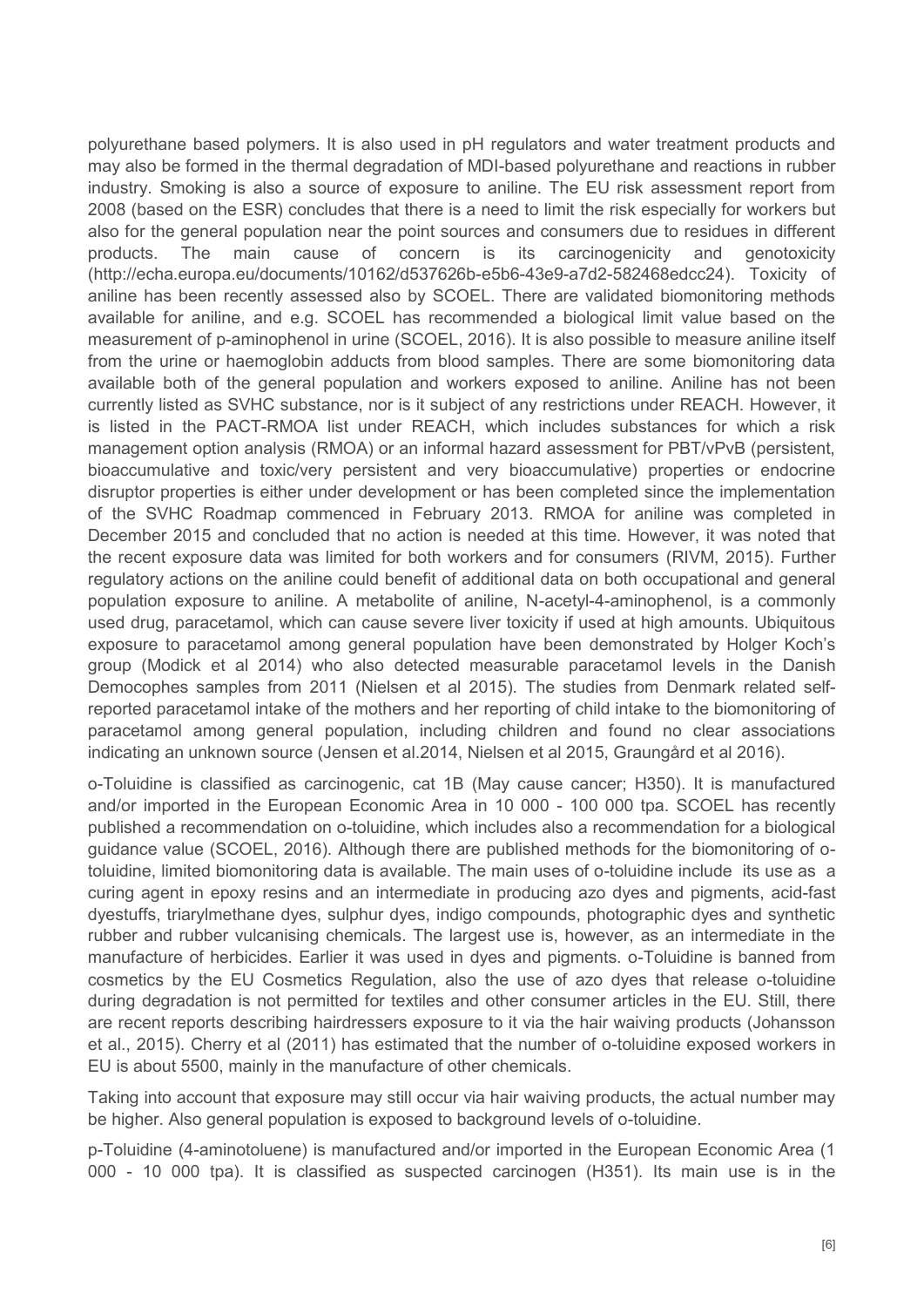manufacturing of other chemicals, including dyes, pigments, lubricants and polymer additives. Smoking causes exposure to p-toluidine and it is found in urine in the general population. In hairdressers, no increased exposure to p-toluidine compared to the exposure of general population was seen in a single study (Johansson et al., 2015).

#### *p-PDA*

p-Phenylenediamine (CAS 106-50-3) is a common contact allergen present in cosmetics and e.g. in hair dyes and e.g. tattoo inks. It has caused many occupational allergies e.g. among hairdressers exposed due to the contact with hair dyes. It has also been found in black nylon kitchen utensils, like 4,4'-MDA. It has not been regularly biomonitored, although analytical methods for the analysis of it or its metabolites in urine or blood have been published. In these studies exposure of hairdressers to p-PPD has been described. The main hazardous property of p-PDA is its skin sensitizing ability. It has not been listed as SVHC substance, nor is it subject of any restrictions under REACH. However, it has been listed in the PACT-RMOA list under REACH, which includes substances for which a risk management option analysis (RMOA) or an informal hazard assessment for PBT/vPvB (persistent, bioaccumulative and toxic/very persistent and very bioaccumulative) properties or endocrine disruptor properties is either under development or has been completed since the implementation of the SVHC Roadmap commenced in February 2013.

In addition, some of the available studies describe potential exposure to other sensitizing aromatic diamines, like 2,5-TDA, m- and p-aminophenols due to the hair dyes. For example, EU Scientific Committee on Cosmetic Products (SCCP, 2007) has concluded that 2,5-TDA is very potent sensitizer and its use in hair dyes cannot be considered safe based on the available data.

#### *Other high production volume (HPV) aniline compounds*

Other substances manufactured/imported in EU >1000 tpa include 1,3-diphenylguanidine (CAS 102-06-7). No biomonitoring studies were found. It is manufactured and/or imported in the European Economic Area in 1 000 - 10 000 tpa. 1,3-diphenylguanidine is used in polymers and manufacturing of rubber and can be released in the environment from many construction, textile, furniture and rubber materials. Few occupational contact allergies have been reported due to 1,3 diphenylguanidine. It is classified as suspected of damaging fertility (H361). It has been subject for substance evaluation under REACH and there are some concerns on its potential genotoxic activity. Another comment raised during the evaluation process relates to the degradation products which may be formed e.g. during rubber manufacturing. These may include e.g. aniline.

Anilines manufactured or imported (in commerce) in EU at amounts of 100-1000 tpa include following substances:

- ▸ *N,N-diethylaniline* (CAS 91-66-7), in commerce in the European Economic Area (EEA) in 100 - 1 000 tpa and finds its main uses in the manufacture of other chemicals and in textile treatment products and dyes, rubber and polymers. It is classified as toxic via all routes of exposure and causing organ damage in long term exposure.
- ▸ *N-1-naphthylaniline* (CAS 90-30-2); which is manufactured and/or imported in the EEA in 100 - 1 000 tpa and finds its main uses in lubricants and greases, polymers, metal working fluids and hydraulic fluids as well as in the manufacture of rubber products. It is harmful when swallowed and classified as causing damage to organs through prolonged or repeated exposure. It may also cause skin sensitization.
- ▸ *N-ethyl-N-[2-[1-(2-methylpropoxy)ethoxy]ethyl]-4-(phenylazo)aniline* (CAS 34432-92-3) which is manufactured and/or imported in the EEA in 100 - 1 000 tpa and finds its uses in polishes and waxes, lubricants and greases, adhesives and sealants, washing & cleaning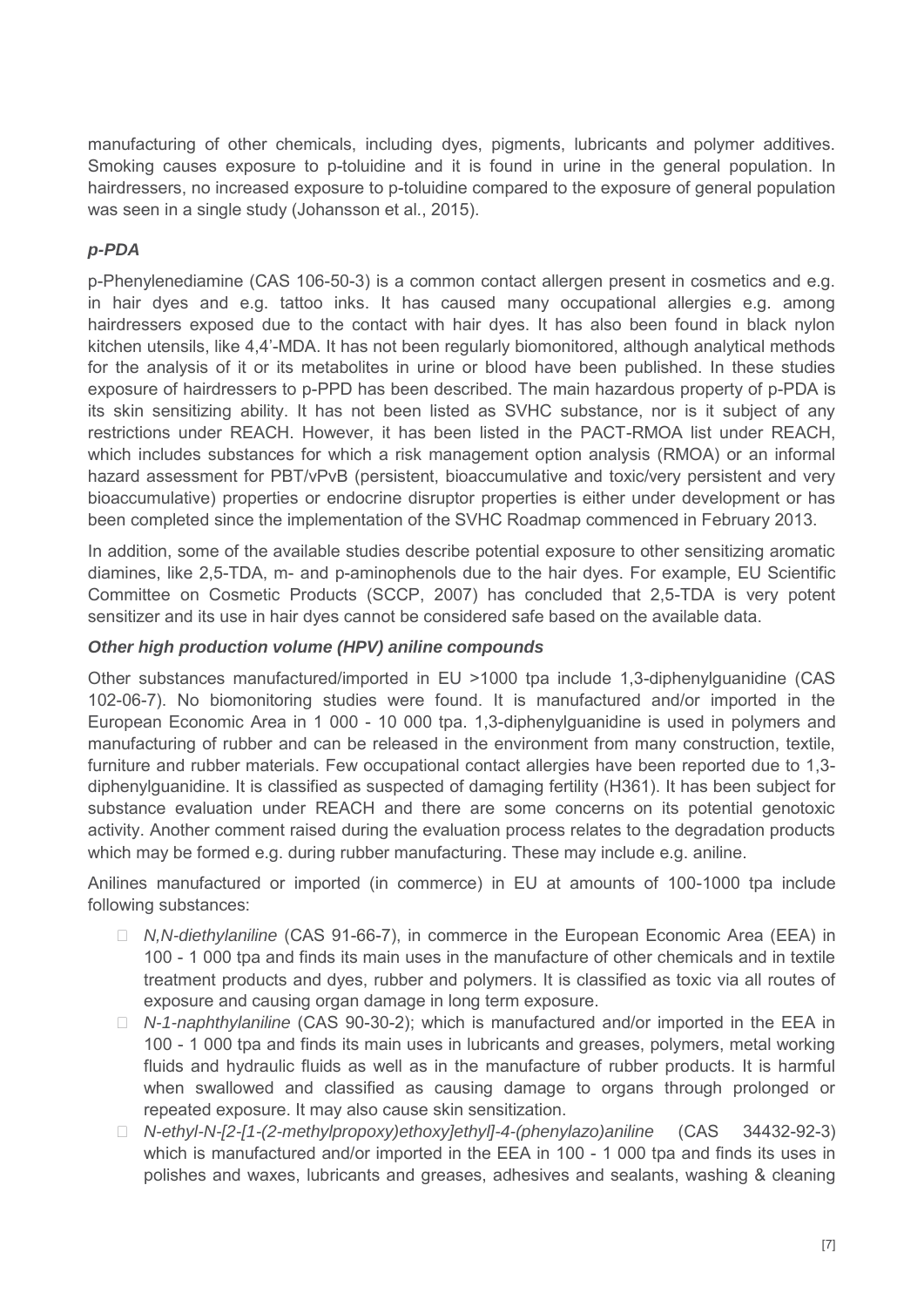products, fillers, putties, plasters, modelling clay, inks and toners, leather treatment products, paper chemicals and dyes, polymers and textile treatment products and dyes. It is classified as harmful if swallowed, may cause damage to organs through prolonged or repeated exposure, and may cause skin sensitization.

- ▸ *p-(2,3-epoxypropoxy)-N,N-bis(2,3-epoxypropyl)aniline,* (CAS 5026-74-4) and *m-(2,3 epoxypropoxy)-N,N-bis(2,3-epoxypropyl)aniline,* (CAS 71604-74-5) which are manufactured and/or imported in the EEA in 100 - 1 000 tpa per substance. The para-isomer is used in the manufacturing of other substances. There is limited information on the uses of the misomer. Both isomers are classified as suspected of causing genetic defects, it may also cause organ damage in long term exposure and skin sensitization.
- ▸ *1,1'-(p-tolylimino)dipropan-2-ol* (CAS 38668-48-3) which is manufactured and/or imported in the EEA in 100 - 1 000 tpa and finds its main uses adhesives and sealants, coating products, fillers, putties, plasters, modelling clay, non-metal-surface treatment products and polymers. It is classified as fatal if swallowed.
- ▸ *dapsone or diaminodiphenyl sulfone* (CAS: 80-08-0) which is manufactured and/or imported in the EEA in 100 - 1 000 tpa and finds its main uses in polymers, adhesives and sealants as well as manufacturing of other chemicals, plastics, and rubber. It is also a widely used antibiotic for leprosis and some other diseases. It is classified as harmful.
- ▸ *4,4-oxodianiline* (CAS 101-80-4) is an aromatic amine, which is on the candidate list of SVHCs due to its carcinogenic and mutagenic properties. It is manufactured or imported in the EEA in 10-100 tpa and used in the production of polymers.

For these, no systematic data search have been performed but according to the available information only limited/no biomonitoring data exists for these compounds.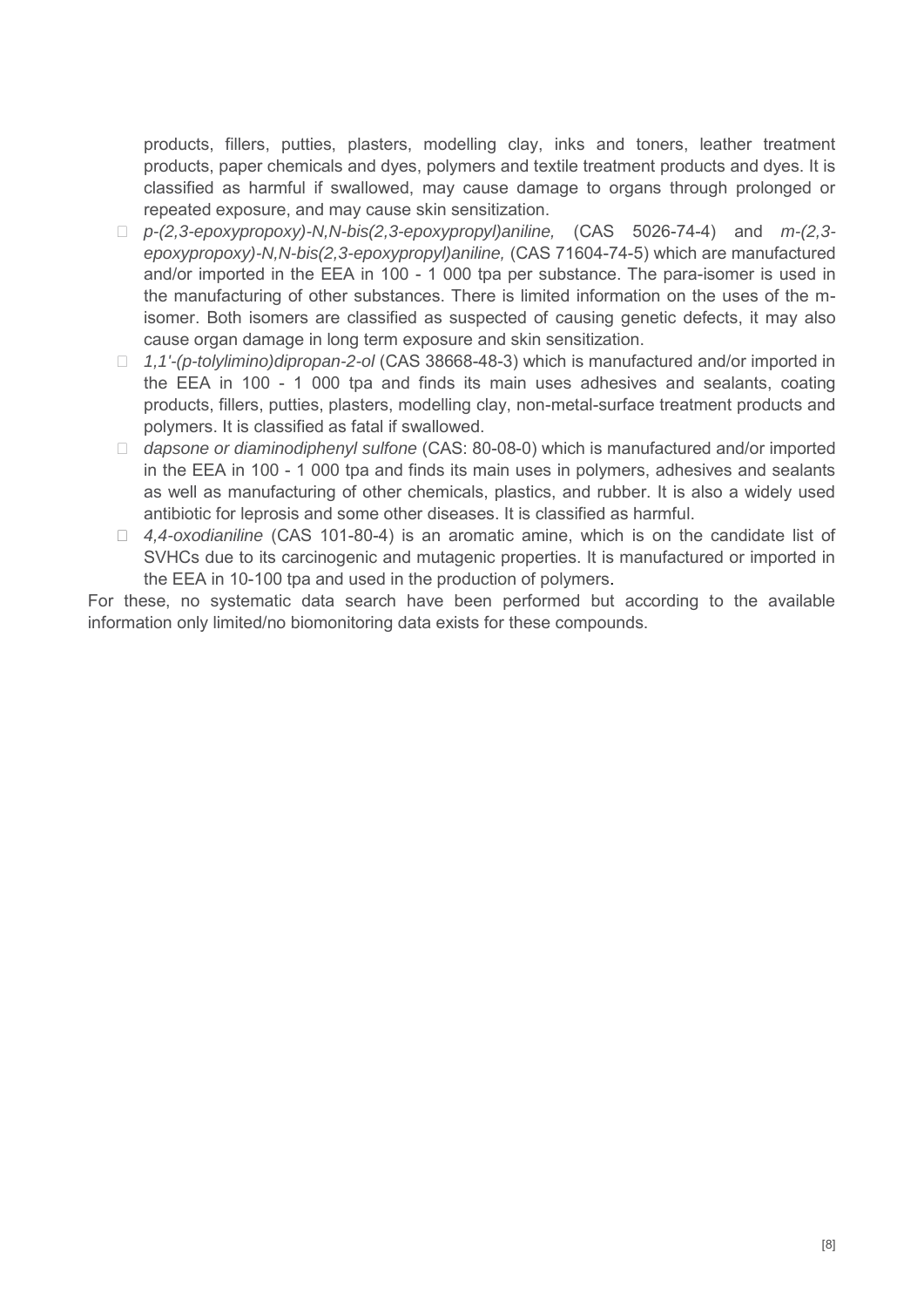## <span id="page-9-0"></span>**3. Categorization of Substances**

**Table 1: Substances included in the substance group, listed according to availability of toxicology and human biomarker data, in category A, B, C,D,E substances (see general introduction)**

<span id="page-9-1"></span>

| Cat.        | Abbrev./<br><b>Acronym</b> | <b>Systematic name</b>                                                                                               | <b>CAS No.</b>                        | <b>Regulation</b>                                                                                |
|-------------|----------------------------|----------------------------------------------------------------------------------------------------------------------|---------------------------------------|--------------------------------------------------------------------------------------------------|
| A           | <b>MOCA</b>                | 2,2'-dichloro-4,4'-<br>methylenedianiline                                                                            | $101 - 14 - 4$                        | REACH: authorization                                                                             |
|             | <b>MDA</b>                 | 4,4'- Diaminodiphenylmethane                                                                                         | 101-77-9                              | REACH: authorization                                                                             |
|             | o-toluidine                | o-toluidine                                                                                                          | $95 - 53 - 4$                         | REACH: candidate for SVHC<br>substance                                                           |
|             | aniline                    | aniline                                                                                                              | 62-53-3                               | REACH: PACT-RMOA process<br>completed                                                            |
| B           | diisocyanates<br>(MDI/TDI) | methylene<br>diphenyldiisocyanate; toluene<br>diisocyanate                                                           | 101-68-8<br>584-84-9<br>$91 - 08 - 7$ | REACH,<br>restriction<br>proposal<br>under consideration                                         |
|             | paracetamol                | N-acetyl-4-aminophenol                                                                                               | 103-90-2                              | medicines regulations                                                                            |
|             |                            |                                                                                                                      |                                       |                                                                                                  |
|             |                            |                                                                                                                      |                                       |                                                                                                  |
| $\mathbf C$ | p-PDA                      | p-phenylenediamine                                                                                                   | 106-50-3                              | REACH: PACT-RMOA process<br>ongoing                                                              |
|             | p-toluidine                | p-toluidine                                                                                                          | 106-49-0                              | Registered under REACH, no<br>other current regulatory actions                                   |
| D           |                            | 1,3-diphenylguanidine                                                                                                | 102-06-7                              | under<br>Registered<br>REACH,<br>subject for substance evaluation<br>(CoRAP), decision available |
|             |                            | 4,4-oxodianiline                                                                                                     | 101-80-4                              | REACH, candidate for SVHC                                                                        |
|             |                            | N,N-diethylaniline                                                                                                   | $91 - 66 - 7$                         | registered under REACH                                                                           |
|             |                            | N-1-naphthylaniline                                                                                                  | $90 - 30 - 2$                         | registered under REACH                                                                           |
|             |                            | N-ethyl-N-[2-[1-(2-<br>methylpropoxy)ethoxy]ethyl]-4-<br>(phenylazo)aniline                                          | 34432-92-3                            | registered under REACH                                                                           |
|             |                            | p-(2,3-epoxypropoxy)-N,N-<br>bis(2,3-epoxypropyl)aniline<br>m-(2,3-epoxypropoxy)-N,N-<br>bis(2,3-epoxypropyl)aniline | 5026-74-4<br>71604-74-5               | registered under REACH                                                                           |
|             |                            | 1,1'-(p-tolylimino)dipropan-2-ol                                                                                     | 38668-48-3                            | registered under REACH                                                                           |
|             |                            | dapsone                                                                                                              | 80-08-0                               | registered under REACH                                                                           |
| E           |                            | unspecified/unidentified<br>other<br>aniline compounds                                                               | $\overline{\phantom{a}}$              |                                                                                                  |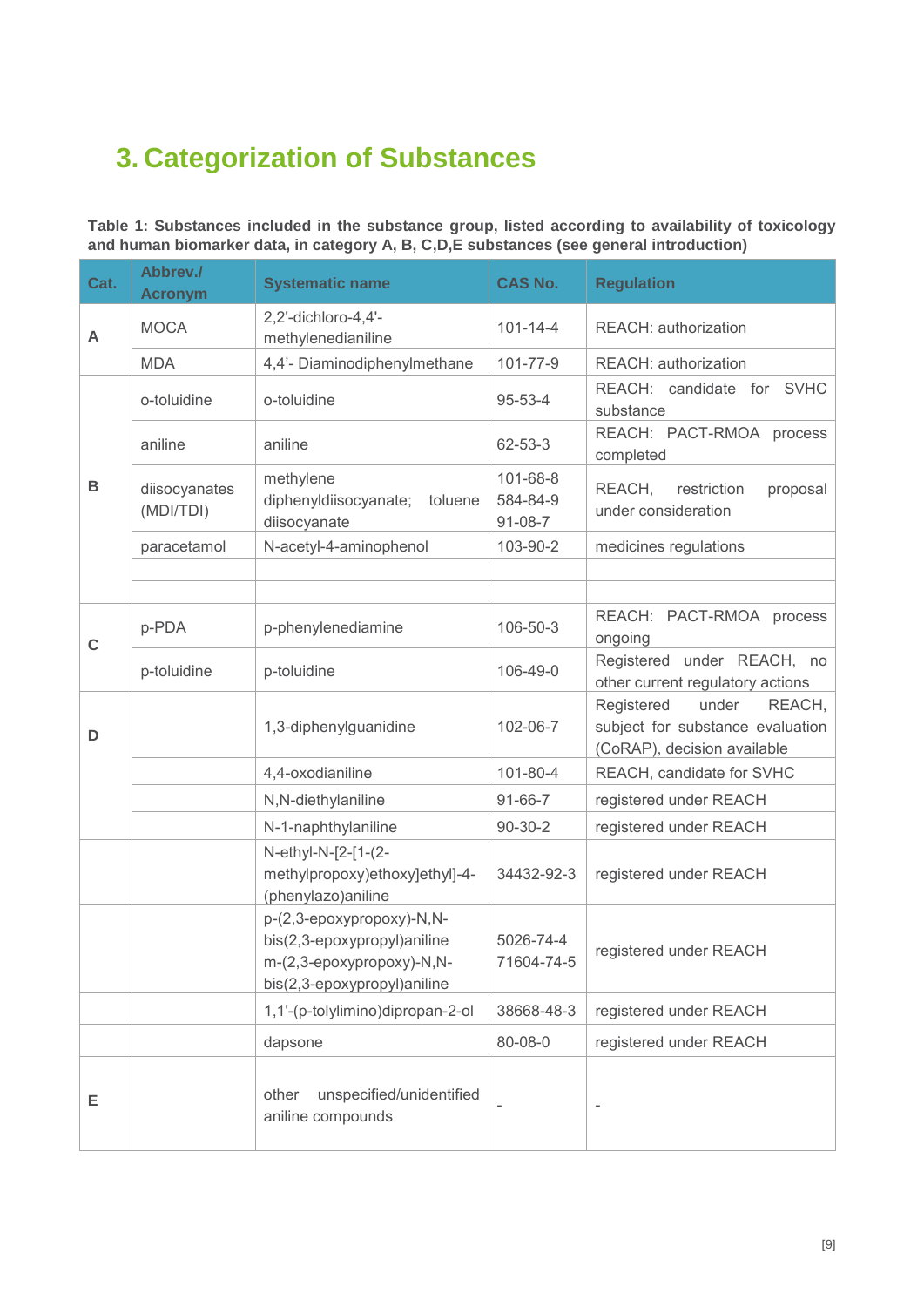### **4. Policy-related questions**

Policy-related questions defined for the priority group "Anilines" are as follows:1. What is the current occupational exposure to aniline and different aniline derivatives (including diamine forming diisocyanates) in the EU?

- 2. What is the exposure to paracetamol (aniline metabolite) among the general population?
- 3. What are the risks related to these exposures?
- 4. What is the possible impact of REACH on the exposure and risks?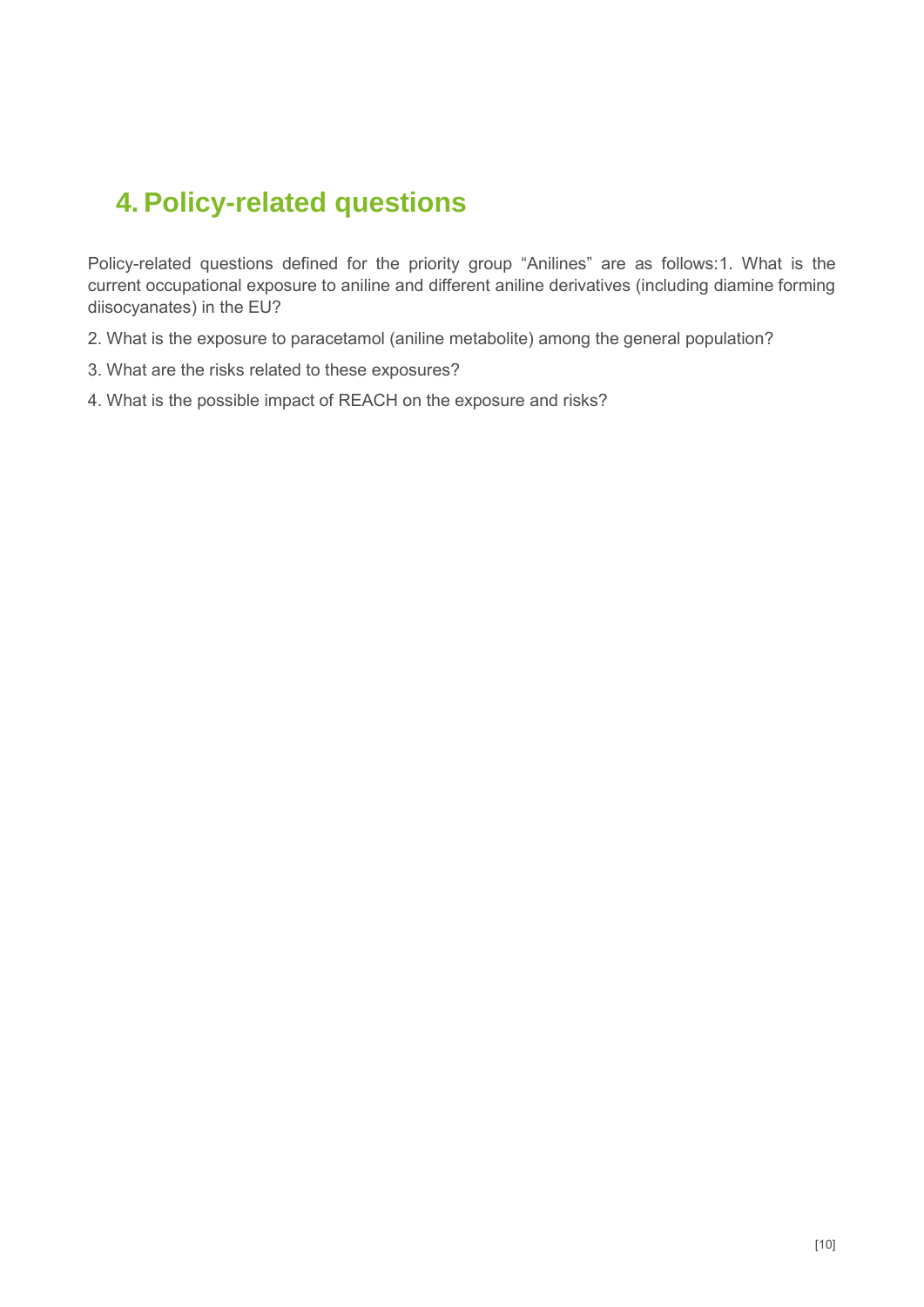### <span id="page-11-0"></span>**5. Research Activities to be undertaken**

As explained in this scoping document, "Anilines" is a large group of compounds. Therefore, it is suggested to focus on some priority compounds. These priorities are presented below. These have been selected largely on the basis of regulatory interests. Current information related to MOCA is considered sufficient and further research activities related to MOCA are not considered relevant.

| <b>Policy</b><br>question<br>No.<br>(keyword) | <b>Substance</b> | Available knowledge related to<br>policy question                                                                                                                                                                                                                                                                                                                                                                                                                                                                                                                                               | Knowledge gaps / Activities<br>needed<br>$\overline{\mathbf{f}}$<br>policy<br>answer<br>question                                                                                                                                                                                                                                                                                         |
|-----------------------------------------------|------------------|-------------------------------------------------------------------------------------------------------------------------------------------------------------------------------------------------------------------------------------------------------------------------------------------------------------------------------------------------------------------------------------------------------------------------------------------------------------------------------------------------------------------------------------------------------------------------------------------------|------------------------------------------------------------------------------------------------------------------------------------------------------------------------------------------------------------------------------------------------------------------------------------------------------------------------------------------------------------------------------------------|
| 1, 2                                          | <b>MOCA</b>      | We have sufficient information on<br>toxicity<br>and<br>occupational<br>the<br>MOCA. Validated<br>to<br>exposure<br>biomonitoring methods are available<br>in EU and information for the use of<br>available biomarkers in occupational<br>risk assessment.                                                                                                                                                                                                                                                                                                                                     | No need for further research actions.                                                                                                                                                                                                                                                                                                                                                    |
| 1, 2                                          | $4,4'$ -MDA      | We have sufficient information on<br>the<br>toxicity<br>and<br>occupational<br>4,4'-MDA in<br>exposure<br>to<br>the<br>industrial use of this substance.<br>Validated biomonitoring methods are<br>available in EU and information for<br>the use of available biomarkers in<br>the risk assessment of occupational<br>MDA exposure. There are only<br>limited numbers of workers using<br>4,4'-MDA but exposure to 4,4'-MDA<br>formed from methylene diphenyl<br>diisocyanate may occur among the<br>large group of workers and needs<br>further studies (see below, item<br>"diisocyanates"). | No need for further research actions<br>related to the occupational exposure<br>to 4,4'-MDA in its industrial use.<br>Exposure to MDA in the use of<br>methylene diphenyl<br>diisocyanate<br>$(MDI)$ ,<br>below,<br>see<br>item<br>"diisocyanates"                                                                                                                                       |
| 1                                             | aniline          | Methods for the biomonitoring of<br>aniline exist. Toxicity has been<br>evaluated. Some biomonitoring data<br>available<br>are<br>among<br>general<br>population and workers, however,<br>EU<br>exists.<br>data<br>gaps<br>risk<br>assessment concludes concern for<br>workers, general population and<br>consumers.                                                                                                                                                                                                                                                                            | Risk assessment based on the<br>available biomonitoring data for both<br>workers and general population.<br>Identification of the best biomarker<br>for occupational<br>and<br>general<br>population studies, paracetamol<br>confounder<br>intake<br>in<br>the<br>as<br>biomonitoring of aniline. Setting of<br>reference and health based values.<br>Bridging gaps related to exposure. |

| Table 2: Listing of research activities to be carried out to answer the policy questions |  |  |  |
|------------------------------------------------------------------------------------------|--|--|--|
|------------------------------------------------------------------------------------------|--|--|--|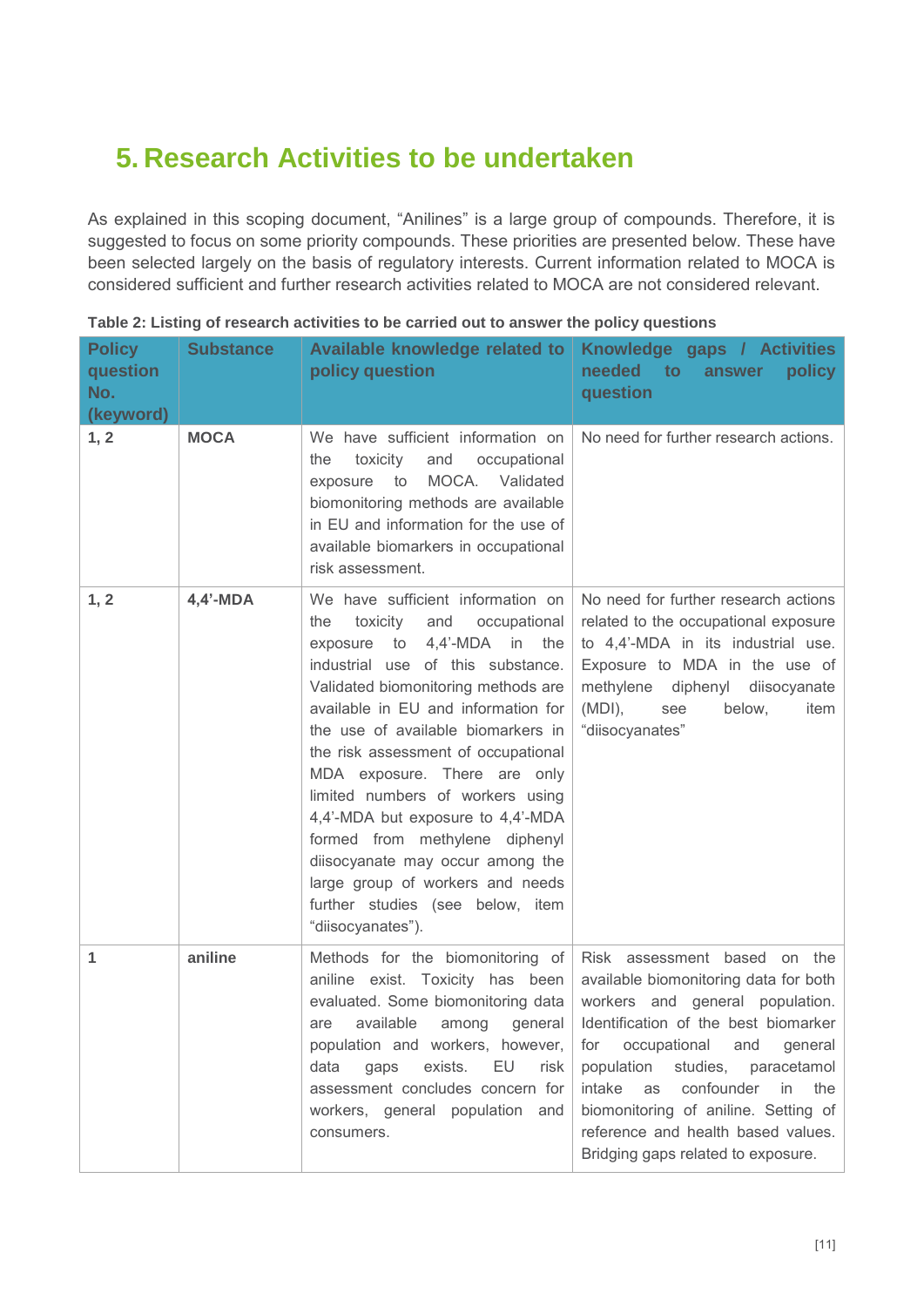| <b>Policy</b><br>question<br>No.<br>(keyword) | <b>Substance</b>          | Available knowledge related to<br>policy question                                                                                                                                                                                                                                    | Knowledge gaps / Activities<br>needed<br>$\overline{\mathbf{f}}$<br>policy<br>answer<br>question                                                                                                                                                                                                                                                                                                                                          |
|-----------------------------------------------|---------------------------|--------------------------------------------------------------------------------------------------------------------------------------------------------------------------------------------------------------------------------------------------------------------------------------|-------------------------------------------------------------------------------------------------------------------------------------------------------------------------------------------------------------------------------------------------------------------------------------------------------------------------------------------------------------------------------------------------------------------------------------------|
| 1                                             | o-toluidine               | Methods for biomonitoring exist.<br>Toxicity has been evaluated. Limited<br>biomonitoring data among general<br>population and workers.                                                                                                                                              | <b>Bridging</b><br>gaps<br>related<br>the<br>to<br>exposure of workers and general<br>population. Risk assessment based<br>on biomonitoring data. Setting of<br>reference and health based values.                                                                                                                                                                                                                                        |
| 1                                             | p-toluidine               | Methods for biomonitoring<br>exist.<br>Toxicity has been evaluated. Only<br>very limited<br>biomonitoring<br>data<br>population<br>among general<br>and<br>workers.                                                                                                                  | <b>Bridging</b><br>related<br>to<br>the<br>gaps<br>exposure of workers and general<br>population. Risk assessment based<br>on biomonitoring data. Setting of<br>reference and health based values                                                                                                                                                                                                                                         |
| 1, 2                                          | diisocyanates             | Important causes of occupational<br>Biomonitoring<br>asthma.<br>methods<br>available but since asthma may<br>occur at very low exposures,<br>sensitivity of the methods should be<br>high.<br>Some<br>occupational<br>biomonitoring studies are available<br>demonstrating exposure. | If/when<br>restriction is going<br>to<br>become in force, there is a need to<br>its<br>follow<br>effectiveness.<br>Appropriateness/sensitivity<br>of<br>methods<br>to<br>detect<br>low<br>level<br>still<br>exposures,<br>relevant<br>for<br>sensitization. This may need further<br>development. Characterization of the<br>all relevant exposure routes. Risk<br>assessment and setting of limit<br>values based on biomonitoring data. |
| 1                                             | paracetamol               | population<br><b>There</b><br>general<br>are<br>biomonitoring data on paracetamol<br>available mainly from<br>exposure<br>Denmark.                                                                                                                                                   | What is the general population<br>exposure to paracetamol? Sources<br>of the paracetamol exposure of<br>population.<br>Paracetamol<br>general<br>intake as a confounder in the<br>aniline.<br>biomonitoring<br>of<br>Identification of high exposures and<br>risk assessment of exposure.                                                                                                                                                 |
| 1                                             | p-PPD                     | There<br>publications<br>the<br>are<br>on<br>development<br>of<br>method<br>a<br>to<br>measure exposure to p-PPD and<br>of<br>testing<br>this<br>method<br>in<br>hairdressers.                                                                                                       | What is the exposure of general<br>population and specific occupational<br>groups, e.g. hairdressers to p-PPD,<br>which is a common constituent of<br>cosmetics and e.g. hair dyes.                                                                                                                                                                                                                                                       |
| 1                                             | anilines<br>in<br>general | Different aniline compounds may<br>exist in various products or be<br>formed as degradation of other<br>products. Exposure may occur e.g.<br>due to the pigment used in various<br>products like hair dyes.                                                                          | Screening of aniline exposure of<br>general<br>public<br>and<br>workers<br>(including<br>professionals<br>like<br>identification<br>hairdressers),<br>of<br>compounds<br>of<br>and<br>sources<br>Identification<br>exposure.<br>of<br>new<br>biomarkers for anilines.                                                                                                                                                                     |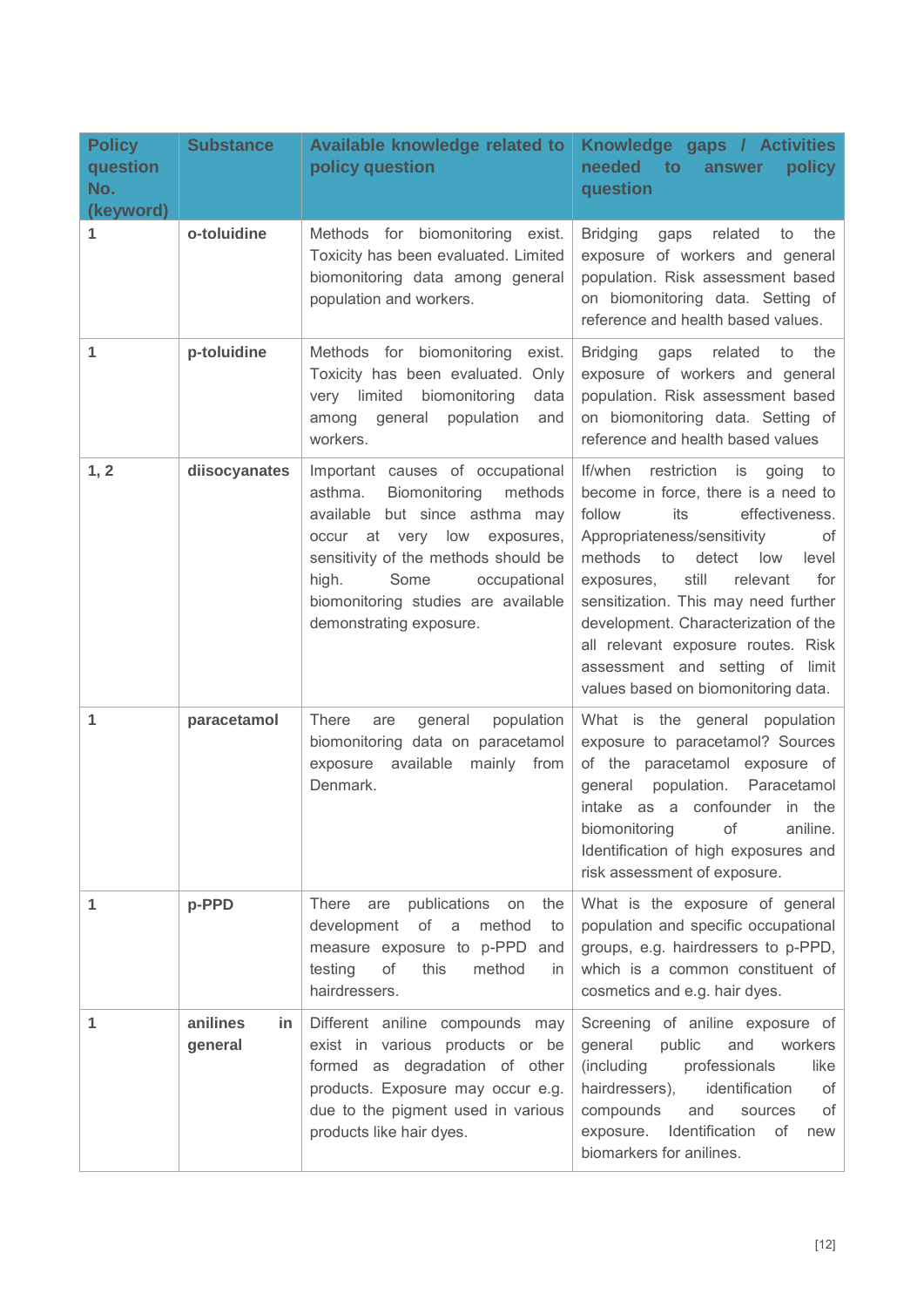### **6. References**

- 1. Cherrie JW, Gorman Ng M, Shafrir A and Van Tongeren M, Mistry R, Sobey M, Corden C, Rushton L, Hutchings S (2011a) Health, socio-economic and environmental aspects of possible amendments to the EU Directive on the protection of workers from the risks related to exposure to carcinogens and mutagens at work. o-Toluidine. IOM research project: P937/19, May 2011.
- 2. ECHA (2015a) Application for authorisation: establishing a reference dose response relationship for carcinogenicity of MOCA. RAC/32/2015/11 rev 1 [https://echa.europa.eu/documents/10162/13641/dose-response-carc-moca\\_en.pdf](https://echa.europa.eu/documents/10162/13641/dose-response-carc-moca_en.pdf)
- 3. ECHA (2015b) Application for authorisation: establishing a reference dose response relationship for carcinogenicity of technical MDA. RAC/32/2015/10 rev 1
- 4. ECHA (2016a) Application for authorization by REACHLaw Ltd in its legal capacity as Only Representative of Suzhou Xiangyuan Special Fine Chemical Co., Ltd for Industrial use of MOCA as a curing agent/chain extender in cast polyurethane elastomer production. [https://echa.europa.eu/addressing-chemicals-of-concern/authorisation/applications-for-authorisation](https://echa.europa.eu/addressing-chemicals-of-concern/authorisation/applications-for-authorisation-previous-consultations?diss=true&search_criteria_ecnumber=202-918-9&search_criteria_casnumber=101-14-4&search_criteria_name=4%2C4%27-methylenebis%5B2-chloroaniline%5D)[previous-consultations?diss=true&search\\_criteria\\_ecnumber=202-918-](https://echa.europa.eu/addressing-chemicals-of-concern/authorisation/applications-for-authorisation-previous-consultations?diss=true&search_criteria_ecnumber=202-918-9&search_criteria_casnumber=101-14-4&search_criteria_name=4%2C4%27-methylenebis%5B2-chloroaniline%5D) [9&search\\_criteria\\_casnumber=101-14-4&search\\_criteria\\_name=4%2C4%27-methylenebis%5B2](https://echa.europa.eu/addressing-chemicals-of-concern/authorisation/applications-for-authorisation-previous-consultations?diss=true&search_criteria_ecnumber=202-918-9&search_criteria_casnumber=101-14-4&search_criteria_name=4%2C4%27-methylenebis%5B2-chloroaniline%5D) [chloroaniline%5D](https://echa.europa.eu/addressing-chemicals-of-concern/authorisation/applications-for-authorisation-previous-consultations?diss=true&search_criteria_ecnumber=202-918-9&search_criteria_casnumber=101-14-4&search_criteria_name=4%2C4%27-methylenebis%5B2-chloroaniline%5D)
- 5. ECHA (2017a) Committee for Risk Assessment (RAC) Committee for Socio-economic Analysis (SEAC) Opinion on an Application for Authorisation for Formulation of an epoxy resin hardener containing technical MDA. 15.3.2017. [https://echa.europa.eu/documents/10162/54b6068f-f34e-182e](https://echa.europa.eu/documents/10162/54b6068f-f34e-182e-dae5-47fb5fb05987)[dae5-47fb5fb05987](https://echa.europa.eu/documents/10162/54b6068f-f34e-182e-dae5-47fb5fb05987)
- 6. ECHA (2017b) Committee for Risk Assessment (RAC) Committee for Socio-economic Analysis (SEAC) Opinion on an Application for Authorisation for Industrial use of an epoxy resin hardener containing technical MDA aimed at immobilising spent ion exchange resins in a high containment matrix. 15.3.2017.<https://echa.europa.eu/documents/10162/54b6068f-f34e-182e-dae5-47fb5fb05987>
- 7. ECHA (2016b) Annex XV restriction report. proposal for restriction. Diisocyanates. v. 2.0. 6.10.2016. <https://echa.europa.eu/documents/10162/f210a2bf-bc8f-4a1c-b532-8a8fe3682321>
- 8. Graungaard AH, Siersma V, Lykke K, Ertmann RK, Knudsen LE, Mäkelä M (2016):Maternal pain influences her evaluation of recurrent pain in 6-11 years old healthy children. Acta Paediatr. 105:183- 90
- 9. Jensen JF, Gottschau M, Siersma VD, Graungaard AH, Holstein BE, Knudsen LE. Association of maternal self-medication and over-the-counter analgesics for children. Pediatrics. 2014;133(2):e291-8.
- 10. Johansson GM, Jönsson BA, Axmon A, Lindh CH, Lind ML, Gustavsson M, Broberg K, Boman A, Meding B, Lidén C, Albin M (2015) Exposure of hairdressers to ortho- and meta-toluidine in hair dyes. Occup Environ Med 72(1):57-63
- 11. Modick H, Weiss T, Dierkes G, Brüning T, Koch HM (2014) Ubiquitous presence of paracetamol in human urine: sources and implications. 4;147(4):R105-17. doi: 10.1530/REP-13-0527.
- 12. Mortensen, S. K., Trier, X. T., Foverskov, A., & Petersen, J. H. (2005). Specific determination of 20 primary aromatic amines in aqueous food simulants by liquid chromatography-electrospray ionizationtandem mass spectrometry. Journal of Chromatography A, 1091(1-2), 40–50. <http://doi.org/10.1016/j.chroma.2005.07.026>
- 13. Nielsen JKS, Modick H, Mørck TA, Jensen JF, Nielsen F, Koch HM, Knudsen LE. N-acetyl-4 aminophenol (paracetamol) in urine samples of 6-11-year-old Danish school children and their mothers Int J Hyg Environ Health. 2015;218(1):28-33.
- 14. RIVM (2015) Risk Management Option Analysis Conclusion Document. Substance: Aniline. Authority: Netherlands. December, 2015. [https://echa.europa.eu/documents/10162/d47eb986-](https://echa.europa.eu/documents/10162/d47eb986-8a99-b08c-d0ff-48780048c176) [8a99-b08c-d0ff-48780048c176](https://echa.europa.eu/documents/10162/d47eb986-8a99-b08c-d0ff-48780048c176)